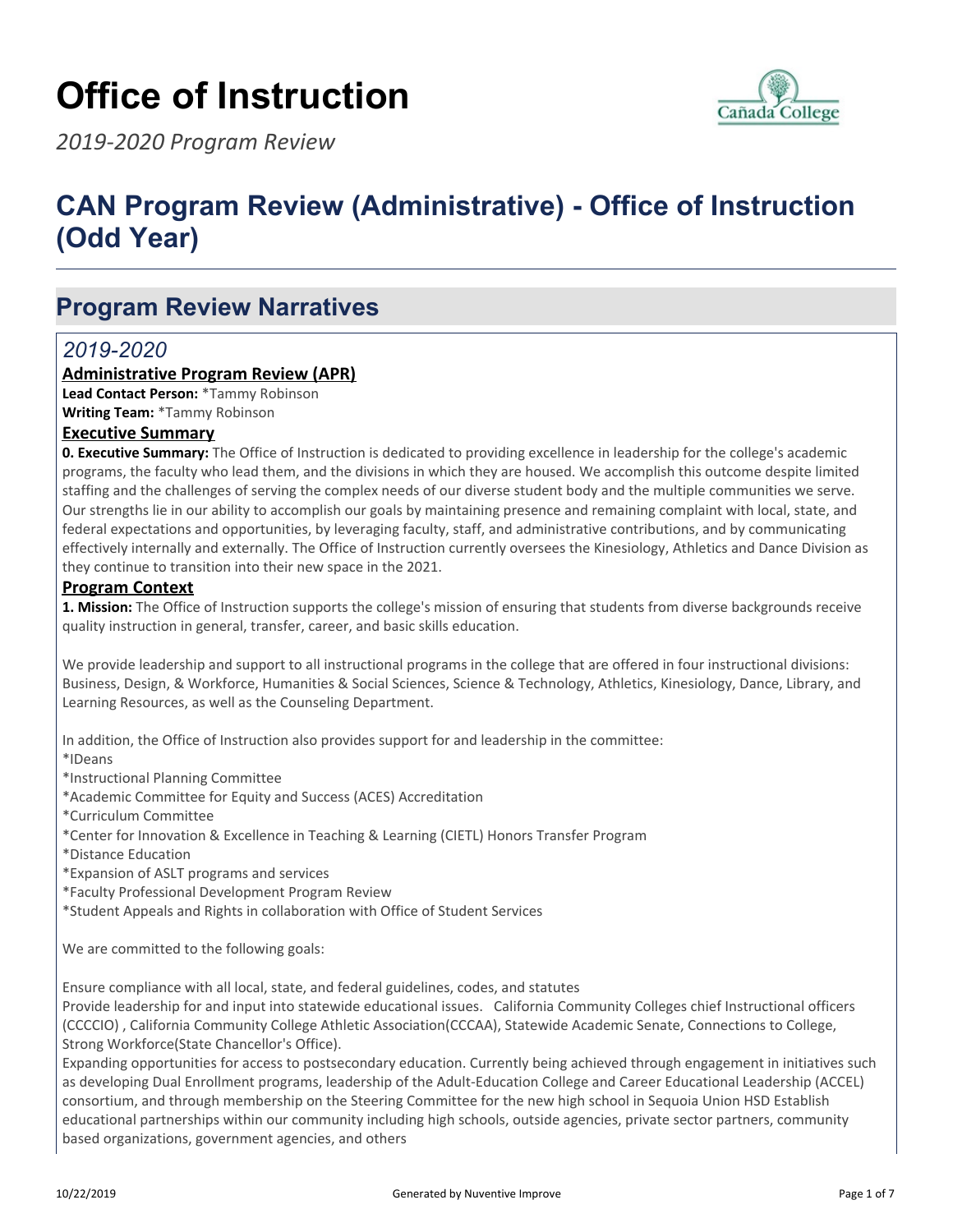Ensure a first-rate curriculum that promotes the successful completion of students' educational goals and meets their demands for transfer, certificate and degree completion, workplace preparation, and others

Ensure an exceptional teaching and learning environment

Facilitate the development of programs and services in academic support to ensure the successful completion of students' plans Analyze evidence, make data-driven decisions, and formulate actions that ensure continuous improvement and that best address student needs, classroom pedagogy, program development, academic support services, and enrollment management Support faculty professional development that fosters a culture of excellence and encourages institutional dialogue and feedback.

**2. Program Description:** The Office of Instruction provides support to all instructional programs in the college that are offered in four instructional divisions: Business, Design, & Workforce, Humanities & Social Sciences, Science & Technology, and Athletics, Kinesiology, Dance, Library, and Learning Resources, as well as the Counseling Department.

The Office of Instruction provides support, leadership, and oversight for all academic programs and related instructional support areas. Duties and expectations include:

Support cycles of meaningful assessment and reflection as part of the college's accreditation efforts Support of English, ESL, Math as new legislation, AB 705 has taken effect. The office continues to look into the development and reassessment of the Center for Innovation and Excellence in Teaching and Learning (CIETL)

Oversee Honors Transfer Program

Oversee the evaluation of all instructional programs through the Academic Senate approved program review process Help develop Program Review processes and procedures

Institute Student Appeals and Rights

Promote academic and curriculum excellence for student success

Oversee the evaluation and hiring of all instructional administrators, faculty, and staff according to District policy and procedures Encourage employee involvement, initiative, and leadership in all instructional activities

Develop, manage, and review all instructional related budgets including general and categorical funds

Manage the allocation of, and budget for, instructional equipment and instructional materials, to ensure proper apportionment of resources to instructional programs, faculty, and staff

Support the Dean of Planning, Research and Institutional Effectiveness and SLO Coordinator in the identification,

implementation, and assessment of student learning outcomes

Oversee distance education and learning technology for faculty and staff in conjunction with the Science and Technology Department,

Schedule instructional offerings to meet student and community needs by using a culture of evidence including the Educational Master Plan

Provide administrative support for the Curriculum Committee

Provide support and guidance for instructional administrators and instructional programs

Oversee the creation, production, and publication of critical institutional publications including, but not limited to: course

schedule (Fall, Spring, Summer)

course catalog (yearly)

department brochures, flyers, posters, booklets, business cards, web and social media program promotions, newsletters (Olive Hill Press and Report to the SMCCCD Board of Trustees), and campus/community event support

Support student and faculty success through the and constant maintenance of the course schedule and online catalog Assist in the development of the Curriculum handbook

Preserve, with great care, the college brand in all instructional material

Coordinate the use of instructional facilities, especially classrooms, laboratories, and learning support centers Facilitate

collaboration with area high schools and with San Mateo Adult Education

Address student grievances related to instruction

Oversee and ensure adherence to federal, state, and District rules and regulations, including the California Education Code, Title 5, and ACCJC Accreditation Standards

Assist with college's accreditation in addressing team recommendations and college plans for improvement Collaborate with Student Services to ensure effective, productive integration between Instruction and Student Services

**3. Community & Labor Needs:** The college is thriving and has seen a dramatic rise in efficiency in curriculum creation, cost effectiveness, enrollment transparency, course sections additions, and load balancing. The quality and consistency of course schedule and catalog has improved community relations and awareness.

Marketing materials including but not limited to the schedule of classes and the catalog ensures the college's primary instructional publications' information is accurate and current. The Office of Instruction works closely with the Director, Workforce Development in order to be sure that dialogue takes place and information regarding community and regional needs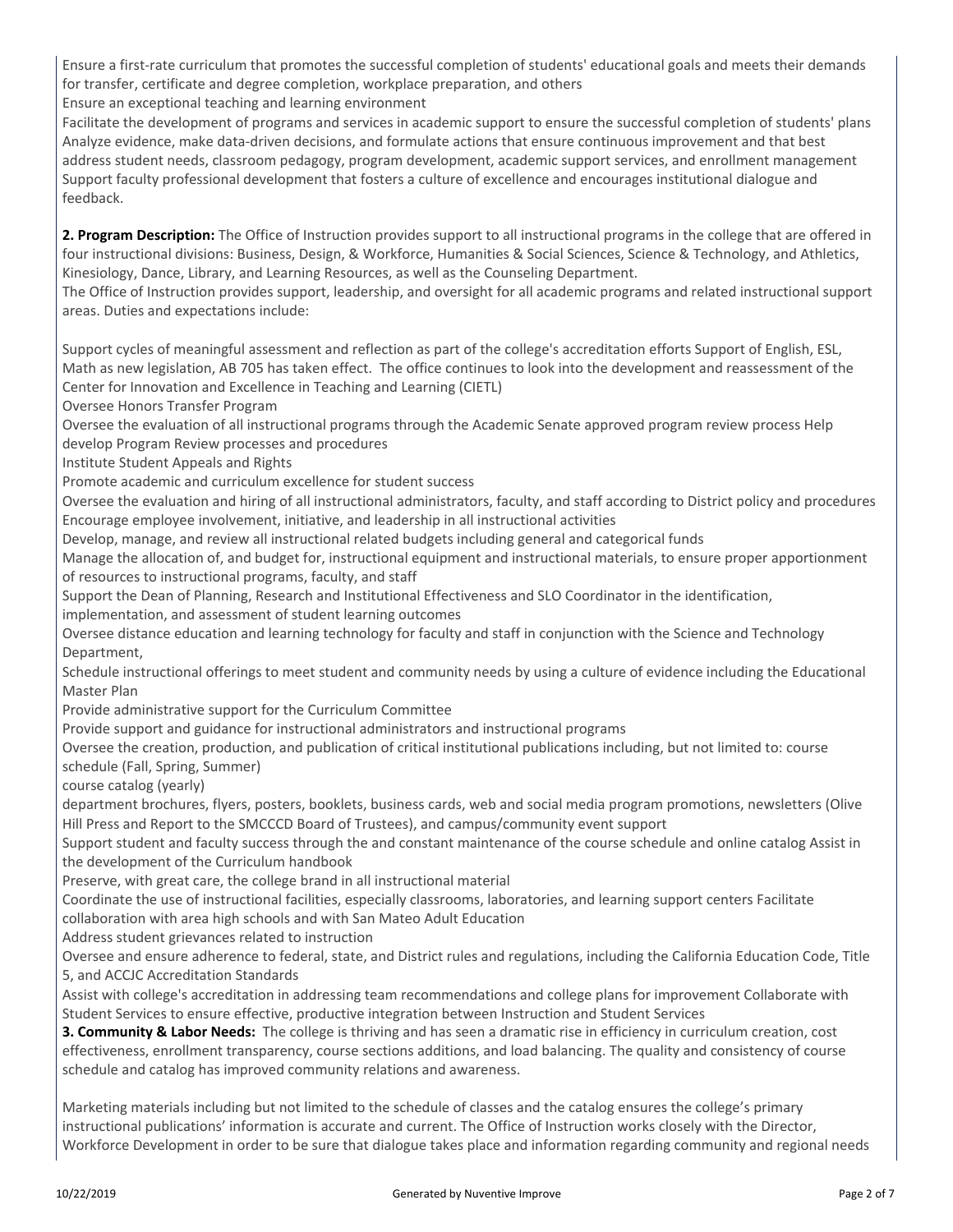are being met. In doing so, and with the overview of the Division-reviews the community locations list to provide access to the community we serve with our class schedules. Due to the constant evolution of digital media, even under-served communities have access to an electronic source of information. The Office of Instruction also publishes copies via hard copy so that the information about the college offering is placed throughout the city.

The Office of Instruction continues to utilize varying ways to reach out to the community utilizing potential markets to attract more students. This is done through various media outlets as this environment continues to evolve. As the state of media continues to evolve at a rapid pace, the need for quality print instructional materials and ads remains essential.

The needs of our students and employers are heard every semester, as our curriculum shifts according to program needs, student needs, and past enrollment trends. A delicate balance has to be maintained to run instructional programs efficiently. This is done not only for the faculty and students, but also to keep the college fiscally sound and constantly headed towards academic excellence. As community needs change and impact our College, the Office of Instruction ensures that the areas affected are served effectively. Classes are currently offered in various location outside the College including many high schools, community centers, adult schools, and nonprofit centers. Areas served include the coastside communities from Santa Cruz to Half Moon Bay along with North Fair Oaks, East Palo Alto, East Menlo Park and San Carlos among others. We are also meeting student and community needs by thoughtful growth of our online and distance education program by providing curricular offerings in various modalities (online, hybrid and web assisted).

#### **Looking Back**

**4. Major Accomplishments:** The Office of Instruction was instrumental in being awarded in summer 2019:

2 Regional Director for Industry Engagement Grants: 1. Health 2. Global Trade

This grant is to assist the region in collaborating with business, colleges and other industry partners to assist colleges with the growth and development of programs and services. The grants are 5 years @ \$200,000. We are now into year 2 because of the lateness of the award.

Formerly Incarcerated and Incarcerated Grant which is a 1 year grant for 113,365.00 This grant is designed to assist the college in working with incarcerated and formerly incarcerated grant. Cañada College is new to the program and is working to develop innovative ways to address the needs of this very special population.

CTE Online Pathways Grant is a 1 year grant for over \$400,000. The grant is being utilized by faculty to ensure a more enhanced delivery of online pedagogy. It is also a program where faculty are assisting, coaching and facilitating each other in building comaradie, and cohesiveness. We are also utilizing the grant to provide streamlined and personal services for incarcerated and formerly incarcerated students.

Expanded off-site locations with greater use of space and classrooms to offer relevant courses in that space so that information is made fully aware of the career advancement possibilities available for the communities.

In cooperation with the Academic Senate and through the Instructional Planning Committee, developed, and implemented a streamlined process for reassigned time allocation.

Continue to utilize outlets such as:, Twitter, and Facebook and other media outlets to showcase the various social media ads, with one Facebook/Instagram, movie theatres and other community platforms.

- School Districts
- Circulated Bus Ads throughout San Mateo County

Advertised via print in local daily and monthly publications, Chamber listings and community event programs:

- Spectrum Magazine
- Climate Magazine
- San Mateo Daily Journal
- Redwood City Chamber of Commerce Community Guide
- North Fair Oaks Festival Program

**5. Impact of Resource Applications:** Office of Instruction acquired over \$1,000,000 in grants for 2019-2020.

#### **Current State of the Program**

**6A. State of the Program - Observation:** The Office of Instruction is comprised of very talented, educated, and team-oriented personnel. The office is committed to delivering the college mission and quality instructional programs, as well as delivering, accurate, consistent messaging and advertising that cements these qualities and improves student outcomes.

Some of our strengths include:

Dedicated to improving our curriculum and instructional materials Constant aim to provide quality instructional programs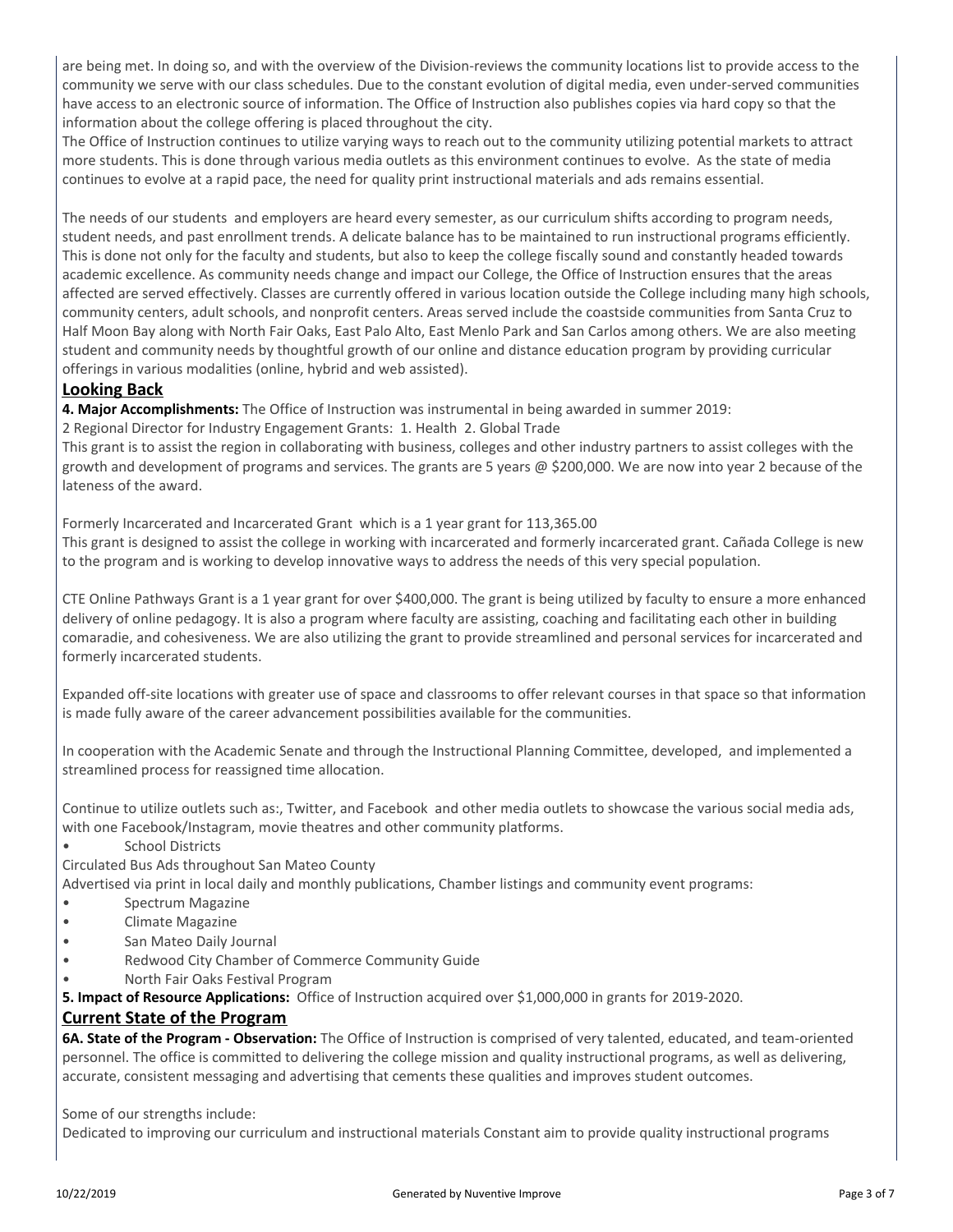Solid communication and technical skills

Transparency in decision making through new reassigned time allocation process, and through ongoing improvements in enrollment documentation efforts

Immeasurable supplemental and personal skills Team and customer-service oriented attitudes

Constant focus on campus dialogue and transparency Creative, collaborative, and objective driven

Open to new ideas

Constant dedication to learn new technology/methodologies

Use of an efficient data integrity process that ensures that schedule and catalog data is error free so that students and faculty are not negatively impacted

Significant impact on state policy, funding, and other topics through leadership on CCCCIO, Academic Senate, CCCAA, TTAC, and other groups

Strong community engagement through the work of ACCEL and various partnerships with Sequoia Union HSD and other school districts

Support of, and collaboration with, San Mateo County Community College District, Skyline, and College of San Mateo initiatives

We are met with the following challenges:

Broad awareness of Brand/Styles

Broad awareness of decision making processes and outcomes

Inequities in staffing when compared to the Office of Instruction at the other sister colleges results in excessive workloads for the Visual Communications Coordinator and Curriculum and Instructional Systems Specialist

Web Updates are currently "re-active" instead of "pro-active"

**6B. State of the Program - Evaluation:** Hire additional staff to support curriculum, scheduling and web related functions of the Office of Instruction Create a hands-on comprehensive CurricUNET manual to further support Faculty and Deans

Continue to improve our course scheduling system to maximize efficiency and meet both student and faculty needs Re-think registration awareness campaigns by including social media ad boosts

Refine the class schedule and catalog, optimizing user experience Refresh our College Brand/Style guide Refresh curriculum web presence

**7A. SAO Assessment Plan:** The Office of Instruction has not previously identified any SAO's. Moving forward, we have outlined these outcomes:

#1: Use fiscal resources efficiently:

Assessment: improve collaborations and connective was of faculty to improve persistence and retention of online students

#2: Engage stakeholders in meaningful and transparent communication

Assessment: Create and continue to enhance efforts in transparent communication

process and the enrollment management process). Currently under consideration for this assessment are:

community and educational partner documentation efforts schedule processing improvements

**7B. SAO Assessment Results & Impact:** An evaluation of reassigned time occurred to better enhance the onboarding process in order to address the need for great archival and

#### **Looking Ahead**

**8. Program Improvement Initiatives:** Action Plan Timeline Responsible Party Resources Required

Improve enrollment management by refining course scheduling system, and maximizing efficiency to meet student needs and faculty expectations within fiscal constraints and facility limitations Ongoing VP of Instruction, VP of Administrative Services, Division Deans, Faculty, and Curriculum and Instructional Systems Specialist Input from the Dean of Planning, Research and Institutional Effectiveness, District Facilities

Update general College marketing material; translate to Spanish to target our growing Hispanic population; Revise Web Spanish sections

Ongoing Director of Marketing, Communications, and Public Relations, Visual Communications Coordinator and College Recruiter Other pertinent Staff

Provide statewide leadership on statewide policies, funding, regulations, and processes impacting academic affairs Ongoing Vice President of Instruction Vice Presidents of Instruction at sister colleges, Vice Chancellor of Educational Services, Deans of CTE Provide region-wide leadership for Adult Education Block Grant: staffing, budgeting, planning Spring 2016 - Spring 2017 Vice President of Instruction and Adult-Education College and Career Educational Leadership (ACCEL) Consortium Leaders Collaboration with Administrative Services, Human Resources and District wide faculty in specific disciplines Develop dual enrollment pathways with SUHSD and other feeder schools Spring 2016 - Fall 2017 Vice President of Instruction,

Deans, Curriculum and Instructional Systems Specialist, AFT, Academic Senate and high School leadership Funding for faculty working on curriculum alignment and assessment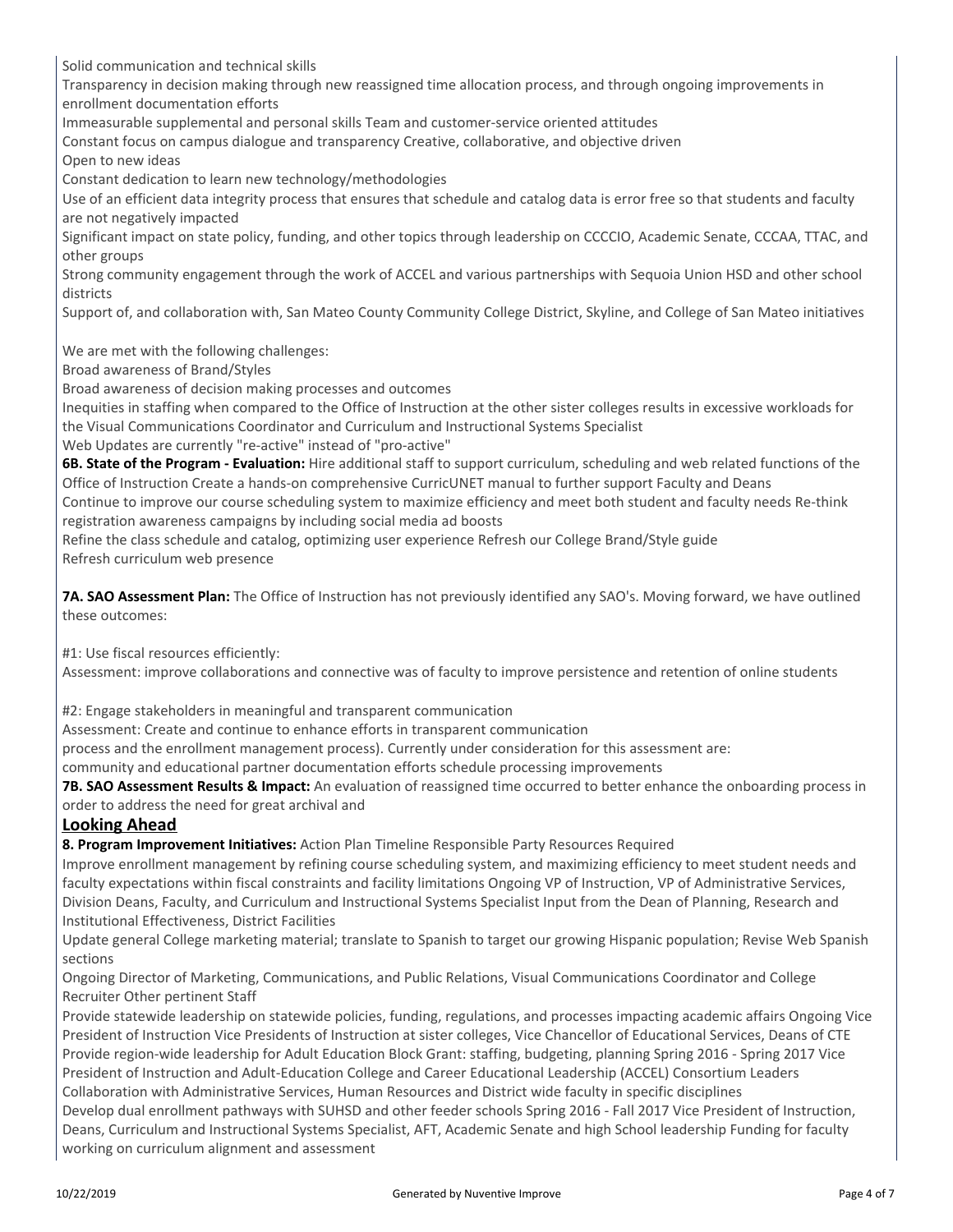Update College Brand/Style Guide

Summer 2016 Director of Marketing, Communications, and Public Relations and Visual Communications Coordinator No additional resources required

Solicit feedback, assess needs, and create transparent processes for schedule production, distribution, and marketing improvements Summer 2016 - Fall 2016 Visual Communications Coordinator, Vice President of Instruction Input from Director of Marketing, Communications and Public Relations, Faculty, Classified Professionals, iDeans, other Colleges' Stakeholders Approve/Create College social media guidelines

Fall 2016 Director of Marketing, Communications, and Public Relations and Visual Communications Coordinator Input from Skyline and College of San Mateo Marketing Staff

Create Curriculum webpages to refresh web presence Fall 2016 Curriculum and Instructional Systems Specialist and Visual Communications Coordinator No additional resources required

Expand and assess collaborations with community based organizations, high schools, outside agencies, private sector partners, adult schools, government agencies, and others Fall 2016 - Spring 2017 Vice President of Instruction, Instructional Deans, Faculty discipline experts, Outreach Department, College President Input from all stakeholders

Comprehensive CurricUNET manual Fall 2017 District Curriculum and Instructional Systems Specialists and Curriculum

Committee Chairs Funding for increased capacity of current Instructional staff across the District. Input from Skyline and College of San Mateo Curriculum Chairs

Create responsive/mobile friendly website Fall 2017 - Spring 2018 Visual Communications Coordinator Additional staff and District staff resources

**Program Review Narrative Status:** Complete

### **Objective: To provide updates and guidance on new programs**

To remain actively involved in new and innovative programs.

**Objective Status:** 1 - New (PR)

**Objective Year:** 2019-2020, 2021-2022

**Estimated Start Date:** 10/31/2018

**Estimated Completion Date:** 10/31/2019

**Please select the college goals with which this objective aligns.:** Community Connections - Build and strengthen collaborative relationships and partnerships that support the needs of reflect and enrich our diverse and vibrant local community. **Please select the district goals with which this objective aligns.:** District Goal #4 - Ensure Necessary Resources Are Available To Implement This Strategic Plan Through Sound Fiscal Planning And Management Of Allocations. Protect Community-supported Status And Undertake The Development Of Innovative Sources Of Revenue That Support Educational Programs Beyond That Which Is Available From Community And State Allocations.

#### *Resource Requests*

**Conferences for continued professional development and policy change updates that may go above regular meetings and conferences.**

**Type of Resource:** Professional Development **Cost:** 15000

**The Office of Instruction needs to continue to remain active in the community by participating in local governmental events, and remain members of many organizations so that a clear partnership is developed.**

**Type of Resource:** Subscriptions or Memberships **Cost:** 7500

**The Office of Instruction needs to remain active in the community, statewide and national initiatives. The Office needs to continue to thrive and remain innovative in how to approach its programs and programmatic needs. -** There are many programs that need outside contractors to assist with the initial growth and development.

**Type of Resource:** Contract Services **Cost:** 100000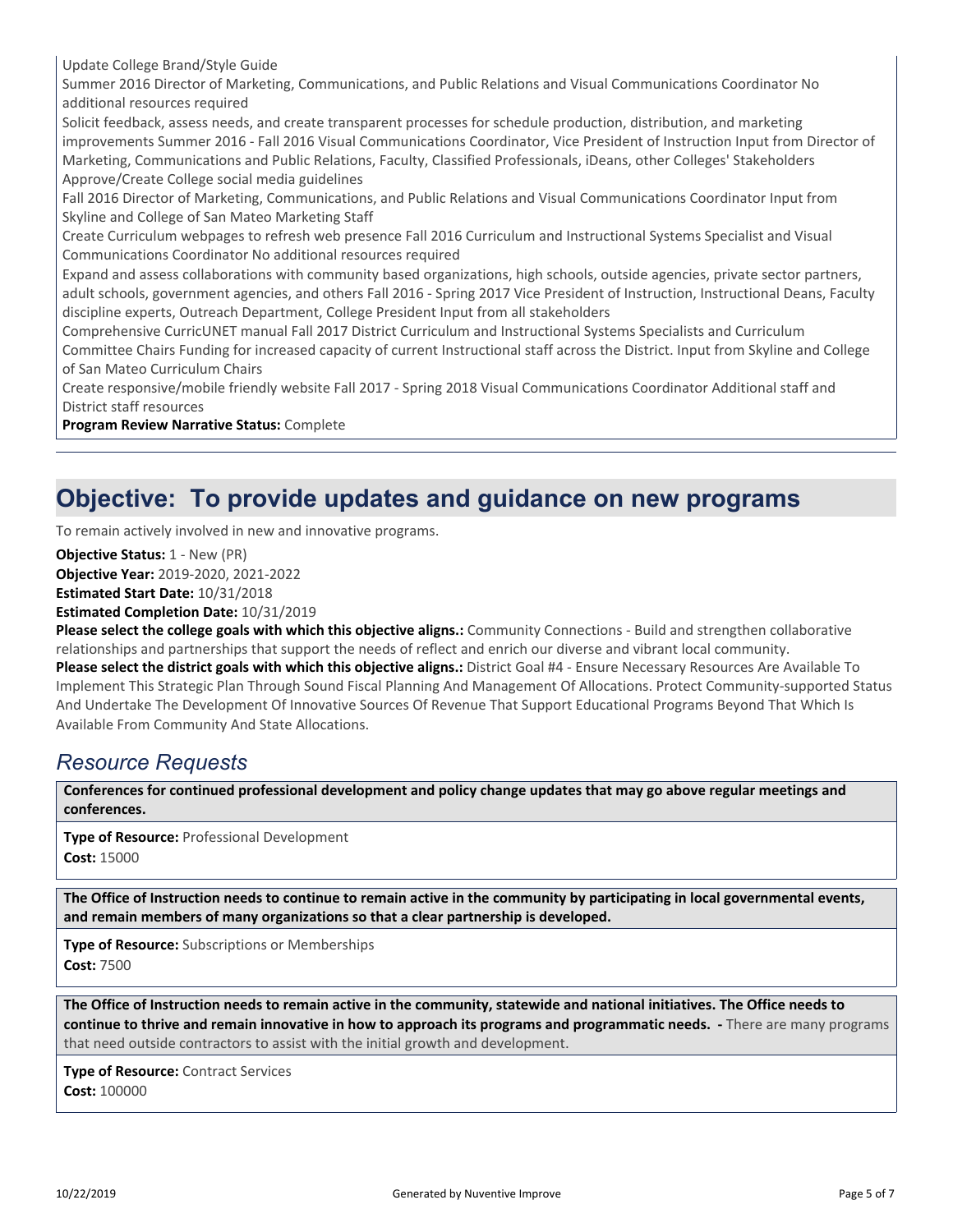## **CAN Program Review (Administrative) - Office of Instruction (Odd Year)**

### **Objective: Continue to develop partnerships that matter to our college and its community.**

To continue to develop partnerships to strengthen our colleges presence to align with overall programmatic needs.

**Objective Status: 1 - New (PR)** 

**Objective Year:** 2019-2020

**Estimated Start Date:** 11/02/2018

**Estimated Completion Date:** 11/01/2019

**Please select the college goals with which this objective aligns.:** Community Connections - Build and strengthen collaborative relationships and partnerships that support the needs of reflect and enrich our diverse and vibrant local community.

**Please select the district goals with which this objective aligns.:** District Goal #3 - Increase Program Delivery Options Including the Expanded Use of Instructional Technology to Support Student Learning and Success

### *Action Plans*

**2018-2019 -** continue development and presence in the community and actively engage with potential partners. (Active)

**Who's Responsible for Completing this Action Plan?:** VPI, Deans and Directors. **Estimated Completion Date:** 11/01/2019

### **Objective: Improve collaboration**

Improve collaboration between campus-wide programs, community partners and student needs to expand program offerings.

**Objective Status:** 1 - New (PR)

**Objective Year:** 2019-2020

**Estimated Start Date:** 10/22/2019

**Estimated Completion Date:** 12/31/2020

**Please select the college goals with which this objective aligns.:** Community Connections - Build and strengthen collaborative relationships and partnerships that support the needs of, reflect, and enrich our diverse and vibrant local community. **Please select the district goals with which this objective aligns.:** District Goal #2 - Establish And Expand Relationships With School Districts, 4-year College Partners, And Community-based Organizations To Increase Higher Education Attainment In San Mateo County

### *Action Plans*

**2019-2020 -** Continue to develop and build relationships with community, business partners so that the community is aware of available offerings and benefits of the college. (Active)

**Who's Responsible for Completing this Action Plan?:** Office of Instruction Teams **Estimated Completion Date:** ongoing

**2019-2020 -** Build strong collaborations with the high schools/adult schools and other feeder campuses to our college (Active)

**Who's Responsible for Completing this Action Plan?:** Office of Instruction, Outreach, Office of Student Services **Estimated Completion Date:** Ongoing timeline to check-in frequently

**2019-2020 -** Be sure that activities on campus are inclusive and serve the broader local and regional communities. (Active)

**Who's Responsible for Completing this Action Plan?:** Office of Instruction and Teams **Estimated Completion Date:** This is an on-going activity.